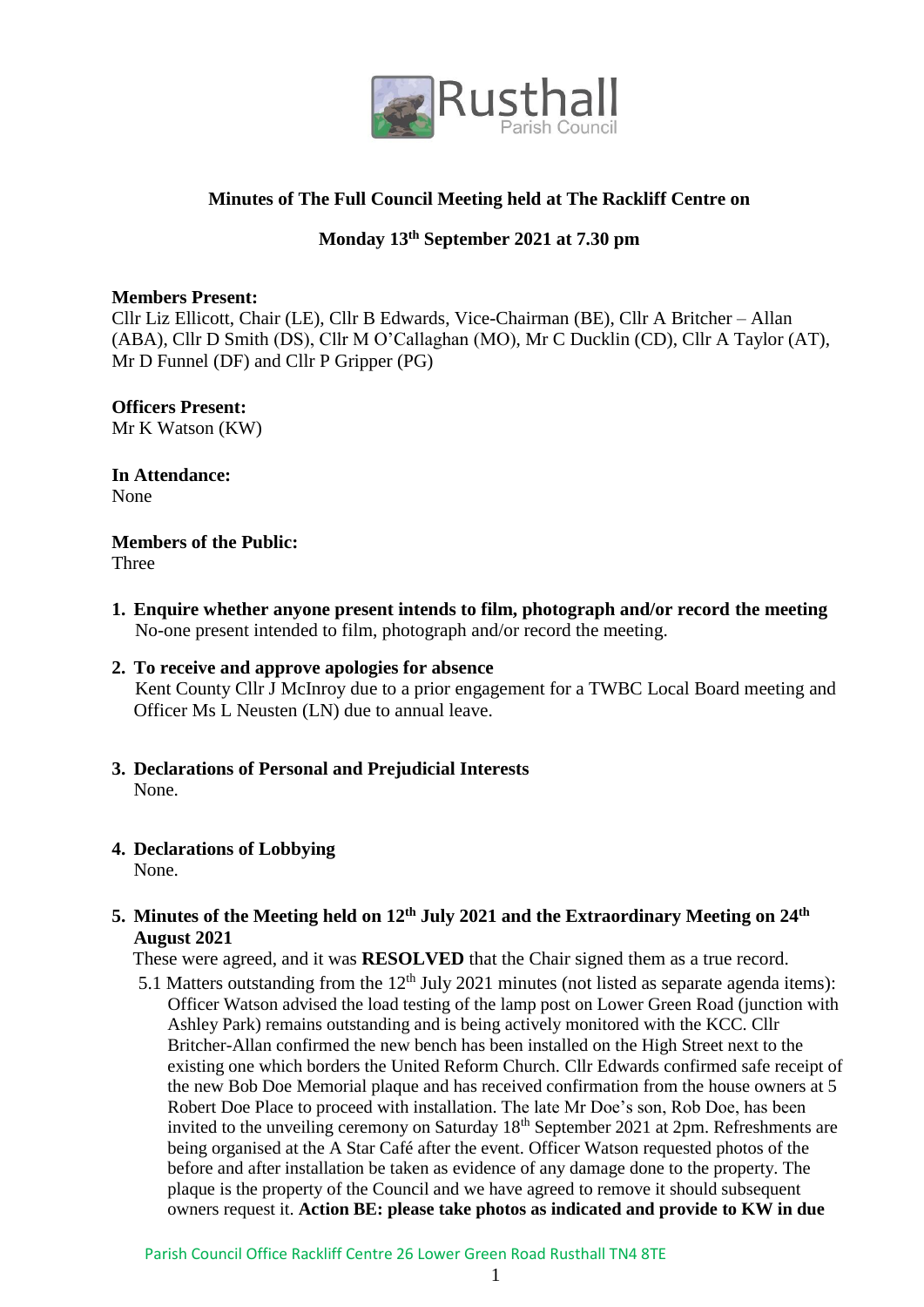**course.** Cllr Smith confirmed the new Shirley Gardens road sign has been installed and thanked Officer Watson and KCC for their prompt attention.

5.2 Matters outstanding from previous minutes:

Officer Watson reminded Cllr Ducklin of his outstanding response with regards confirmation of business travel cover with his motor vehicle insurance. **Action: CD please provide update to KW.** Cllr Britcher-Allan apologised as there was no update on Grange Road tenants of Town & Country Housing being charged additional rent for the maintenance of the land which runs down to Grange Road. **Action: ABA to provide an update at the next Full Council Meeting.**

#### **6. Open session for questions from the public:**

Ms Blackburn suggested the wife of the late Bob Doe should be invited to the plaque unveiling ceremony. She also requested action be taken regarding the missing white road lines at the junction of Parsonage Road and Erskine Park Road. Action: **KW please raise case with KCC.** Mrs H Foster advised the Rusthall Lunch Club will re-commence on 23rd September 2021. Mr J Barber requested an update on the A264 pedestrian crossing and support for the All Abilities Path in Happy Valley following failure to secure funding through the Call for Capital Projects submission made jointly with the Council.

#### **7. Session for County and Borough Councillors on matters concerning the Parish**

In the absence of Cllr McInroy, Officer Watson summarised his comments from an email received 13th September 2021: "I should like to mention that there are two important consultations that councillors and residents may want to respond to. They are the KCC Budget Consultation, asking for spending priorities, which closes on 19th September. The summary report will be available in October. Also the KCC Household Waste and Recycling Centre Consultation closes on 30th September. I think it's important to complete the short questionnaire, especially if you want to end the HWRC booking system which so many residents tell me is now an unnecessary inconvenience. I gave my feedback to officers face to face last week at our Group Conference, as I certainly don't agree in it being continued. Perhaps a vehicle registration tracking system should be used instead, if required? I was also going to mention the footway repairs being planned Harmony Street. The works are programmed to commence on 27th September 2021 for 2 weeks. These works will be carried out under a Road Closure from the junction of Rusthall Park to Upper Street. The One-Way restriction will be temporarily suspended for these works and 2-way lights installed to allow for safe vehicle access. We appreciate the disruption this may cause and will ensure we do all we can to minimise this". Officer Watson confirmed details were published to social media last week. Cllr Funnell has been dealing with complaints from Town & Country Housing Association residents regarding non-collection of excess bins by TWBC contractors. Cllr Britcher-Allan confirmed continued success of the Community Larder and slightly revised opening times, every Friday, between 1230pm and 2pm. She has been dealing with Town & Country Housing resident complaints regarding noisy neighbours and issues with youths in Parsonage Road which led to temporary suspension of the A281 bus service recently. Confirmation has been received from PCSO Burt that the youths were identified and have been spoken with so it is anticipated the situation will not recur. Cllr Britcher-Allan confirmed the new additional bench has been installed outside the United Reform Church in the High Street.

#### **8. Chair's Report**

Other than matters covered separately on the Agenda, Cllr Ellicott attended a very useful Data Handling course run by the Kent Association of Local Councils (KALC).

### **9. Southwood Road Rec – Cllr Ellicott**

Parish Council Office Rackliff Centre 26 Lower Green Road Rusthall TN4 8TE i. Cllr Ellicott attended a meeting with Spelhurst Parish Council, Greg Clark, MP and Steve Baughan, TWBC Head of Planning on  $27<sup>th</sup>$  August 2021. This was a follow up to a letter, sent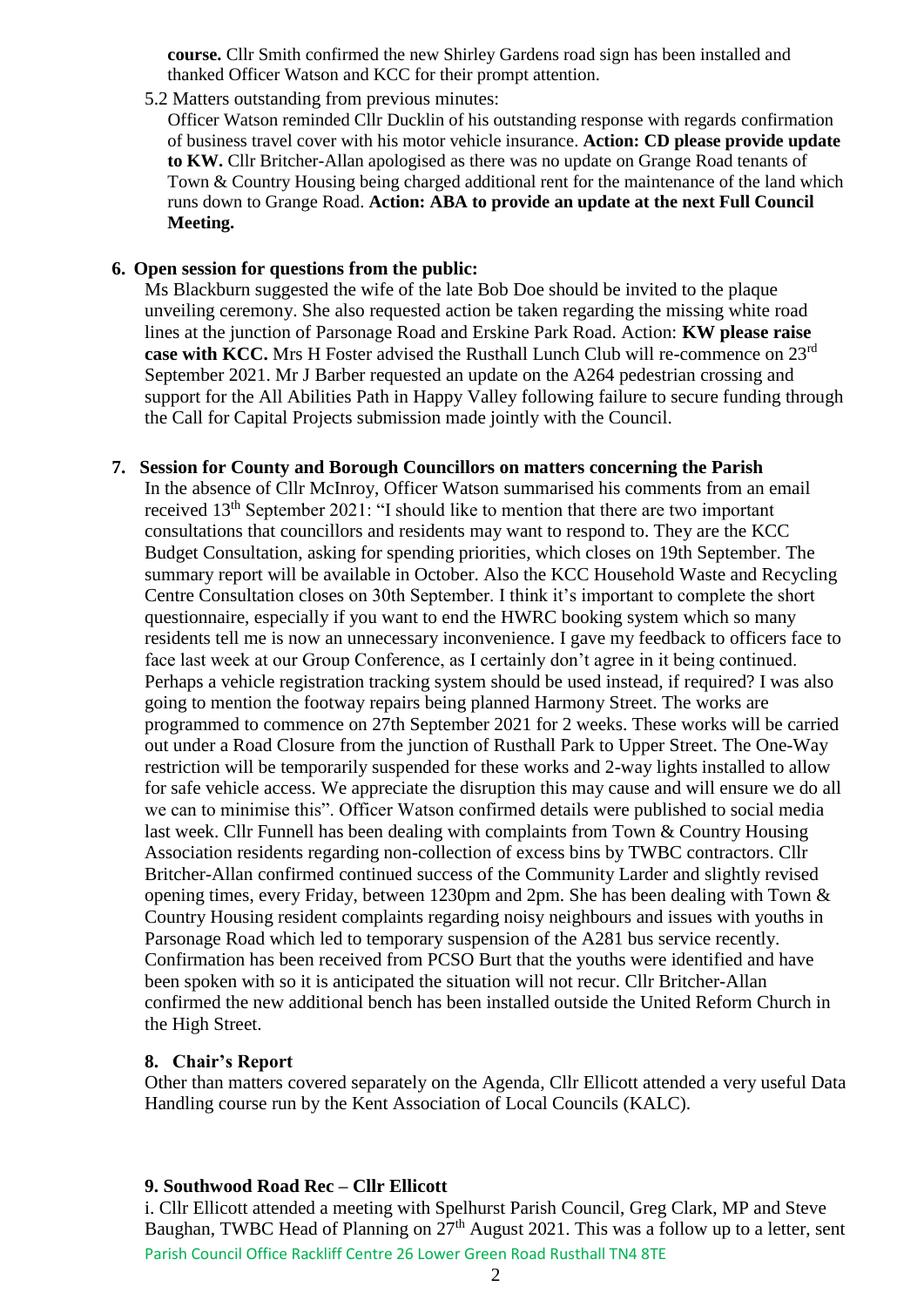to Greg Clark and signed by both Parish Councils, expressing disappointment at his comments regarding TWBC Local Plan which did not represent his comments at the previous Jockey Farm site meeting. Following the meeting Speldhurst Parish Council agreed at their subsequent Full Council Meeting, attended by Cllr Ellicott, not to object to TWBC Local Plan. Cllr O'Callaghan stated he could not understand Greg Clark's comments in the meeting notes made by Speldhurst Parish Council where he expresses his surprise "both SPC and RPC were not welcoming the protection against development that a delegation as recreational space would bring. He suggested that RPC and SPC might consider this something that would benefit the community more on this occasion." He also pointed out there is existing recreational space which could be used at the closed Tunbridge Wells Golf Course. Cllr Funnell stated Jockey Farm is designated agricultural land and within an Area of Outstanding Beauty. Cllr Edwards believed Speldhurst Parish Council should look to identify an alternative 8-acre site to replace the Jockey Farm land which is subject to the outstanding Planning Application, which if progressed, would require a Compulsory Purchase Order (CPO). Cllr Smith found the same comments by Greg Clark, MP, unbelievable as should TWBC proceed with the CPO there would be little to stop them subsequently submitting a Change of Use Planning Application to use the land for building construction. Cllr Taylor, Cllr Gripper and Cllr Ducklin all supported the previous comments made. Cllr Britcher-Allan stated TWBC have no intention at this time to execute the CPO so the Local Plan should remain as it is.

ii. It was agreed Rusthall Parish Council will make no further comments on TWBC Local Plan, either by way of support, or objections. **Action: LE to pursue identification of an alternative site with Speldhurst Parish Council.**

#### **10. Neighbourhood Plan update - Cllr Ellicott and Cllr Britcher-Allan**

Cllr Ellicott summarised the research completed, to date, and the comments made regarding the absence of our Neighbourhood Plan at both the Jockey Farm Planning Application and meetings at Jockey Farm with Steve Baughan, TWBC Head of Planning. Cllr Ellicott attended a KALC training course and with Cllr Britcher-Allan has completed a follow up meeting with Steve Baughan. Their summary presentation will be shared with the Council, via the secure VSM portal, shortly, for consideration and a decision with regards creation made at a subsequent Full Council Meeting. **Action: LE and ABA please provide to KW for sharing with all Cllrs.**

#### **11. Salomons Road site update – Cllr Edwards and Officer Watson**

i. Cllr Edwards has provided a copy of the land valuation and comments from Caxtons, Chartered Surveyors. Cllr Britcher-Allan suggested installation of motor vehicle electrical charging points on the site could be regarded as "community use" which would negate TWBC clawback if the land was sold for this use.

ii. Officer Watson summarised the verbal proposal received from Living Forest to create a communal area by covering the site with 4" of bark and create access from the rear of The Rackliff Centre. A quotation for cost will be shared at a subsequent Full Council meeting. Cllr Ellicott requested Cllrs provide suggestions for site use to Officer Watson before the next Full Council meeting. **Action: All Cllrs please note.**

#### **12. Environment Committee update – Cllr Britcher-Allan and Cllr Taylor**

i. Officer Watson confirmed 3 members of the public have expressed interest in joining the new Committee. Cllrs Britcher-Allan, Taylor, Gripper and Ellicott will be Committee members for the Council. **Action: ABA and AT to agree date and time of inaugural meeting. KW to formally invite the 3 members of the public to join the Committee.** ii. Cllr Taylor will organise the "Ridding Rusthall of Rubbish" litter picking through the new Committee.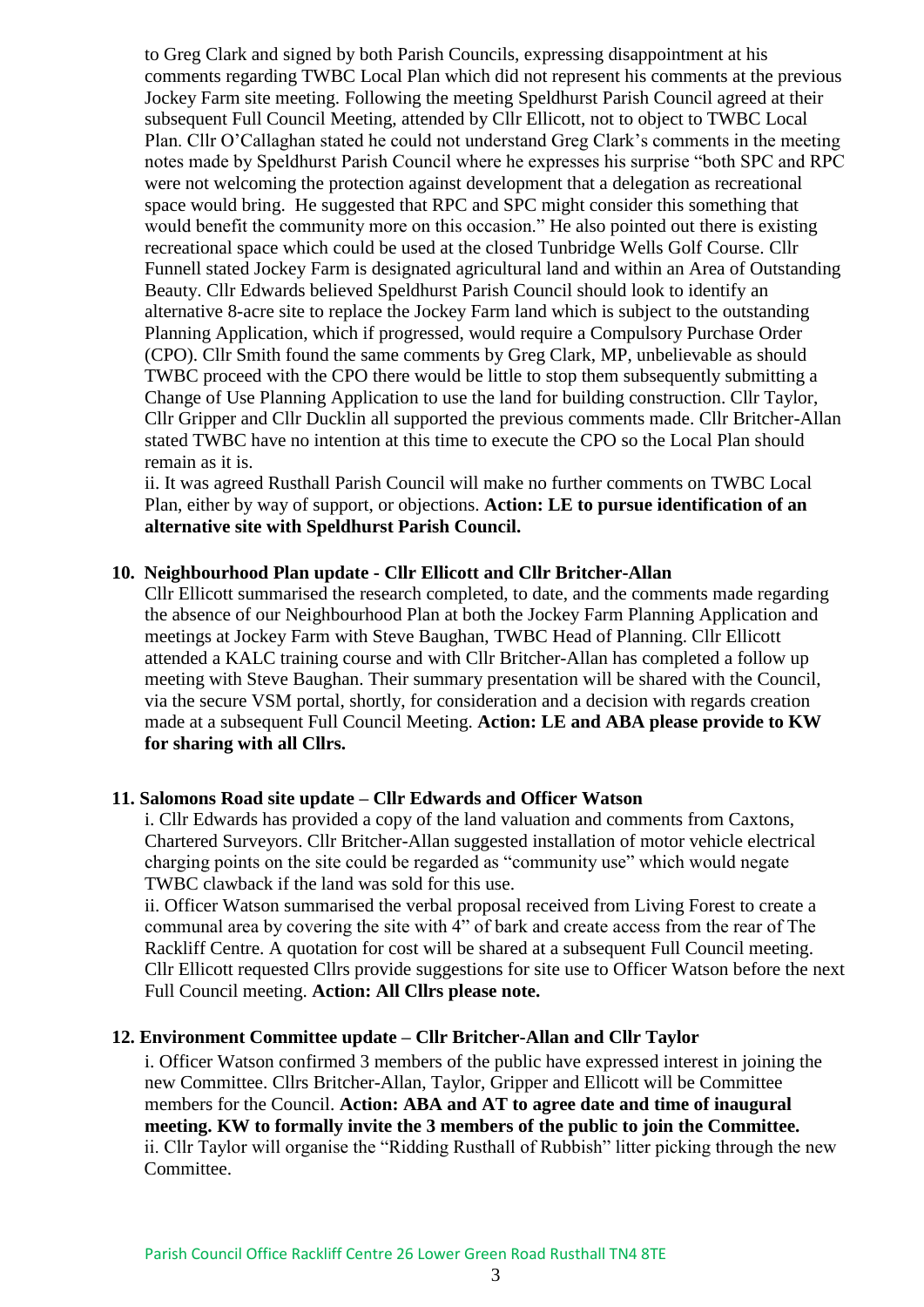iii. Cllr Britcher-Allan will provide details of the web site in order that Officer Watson can submit our formal application to KCC for installation of electrical charging points on the land opposite Southwood Road allotments. **Action: ABA and KW please note.**

### **13. The Rackliff Centre – Officer Watson**

i. It was approved for the hire rates to remain the same for 2022.

ii. Officer Neusten is shortly to attend a KCC presentation on potential restrictions which could be implemented. **Action: LN to provide a summary of recommendations at the next Full Council meeting.**

# **14. Queen's Platinum Jubilee 2nd June 2022 - Cllr Edwards**

Following disbandment of the Operation London Bridge Working Group it was agreed Cllrs Ellicott, Taylor, Smith and Britcher-Allan will create a new Working Group. Cllr Edwards will be Fire Warden. **Action: LE to agree date and time of inaugural Working Group meeting.**

# **15. Gatwick Airport news – Cllr Ducklin**

Cllr Ducklin advised the Northern Runway Expansion Consultation is due to close on 1st December 2021 and it was agreed he will complete the questionnaire on behalf of the Council by this time. **Action: All Cllrs to provide their thoughts to CD during the next few weeks.**

### **16. MUGA Edward Street – Cllr Britcher-Allan**

Cllr Britcher-Allan advised Steve Sanderson, KCC Head of Property Operations is currently investigating the S106 background and what is required to re-open the site. It is currently not fit for purpose and has failed the latest risk assessment. The surface requires replacing and initial indicative costs to replace the tarmac is £20,000.00. **Action: ABA to provide a further update at the next Full Council meeting.**

### **17. Staffing Committee – Cllr Ellicott**

i. It was agreed Cllrs Ellicott, O'Callaghan and Gripper will form the Committee and line manage Officer Watson. Officer Watson will line manage Officer Neusten. ii. It was agreed review meetings will be Thirdly (i.e. every 4 months). Officer Watson will provide a review of Officer Watson before completion of her probation, which is due 6<sup>th</sup> December 2021, at November's Full Council Meeting. **Action: KW schedule review meetings for Staffing Committee and Officer Neusten.**

### **18. Parish Council Resilience Community Emergency Plan – Officer Watson**

Following a questionnaire received from KALC Officer Watson spoke with Sian Deller from the Kent Resilience Forum (KRF). KRF co-ordinate emergency responses for major incidents for KCC and the emergency services. Whilst our Parish is not in a high risk flood area, many local parishes created an Emergency Plan following the "Beast from the East" adverse winter weather. It was agreed Cllr Britcher-Allan will complete our Emergency Plan in conjunction with the Environment Committee. **Action: ABA please note.**

#### **19. Safe Christmas Events and Welcome Back Fund grants – Cllr Britcher-Allan** Cllr Britcher-Allan confirmed there was nothing to report.

### **20. Finance – Officer Watson**

i. Appointment of David Buckett as our Internal Auditor for 2021/2022 and 2022/2023 for £500 per audit was approved.

ii. £480 costs for External Auditors PKF Littlejohn of 2020/2021 AGAR was approved. iii. The Clerk salary rise to National Joint Council for local government Pay Scale L20 was approved. **Action: KW advise our outsourced payroll providers.**

iv. The Deputy Clerk Pay Scale L19 was approved.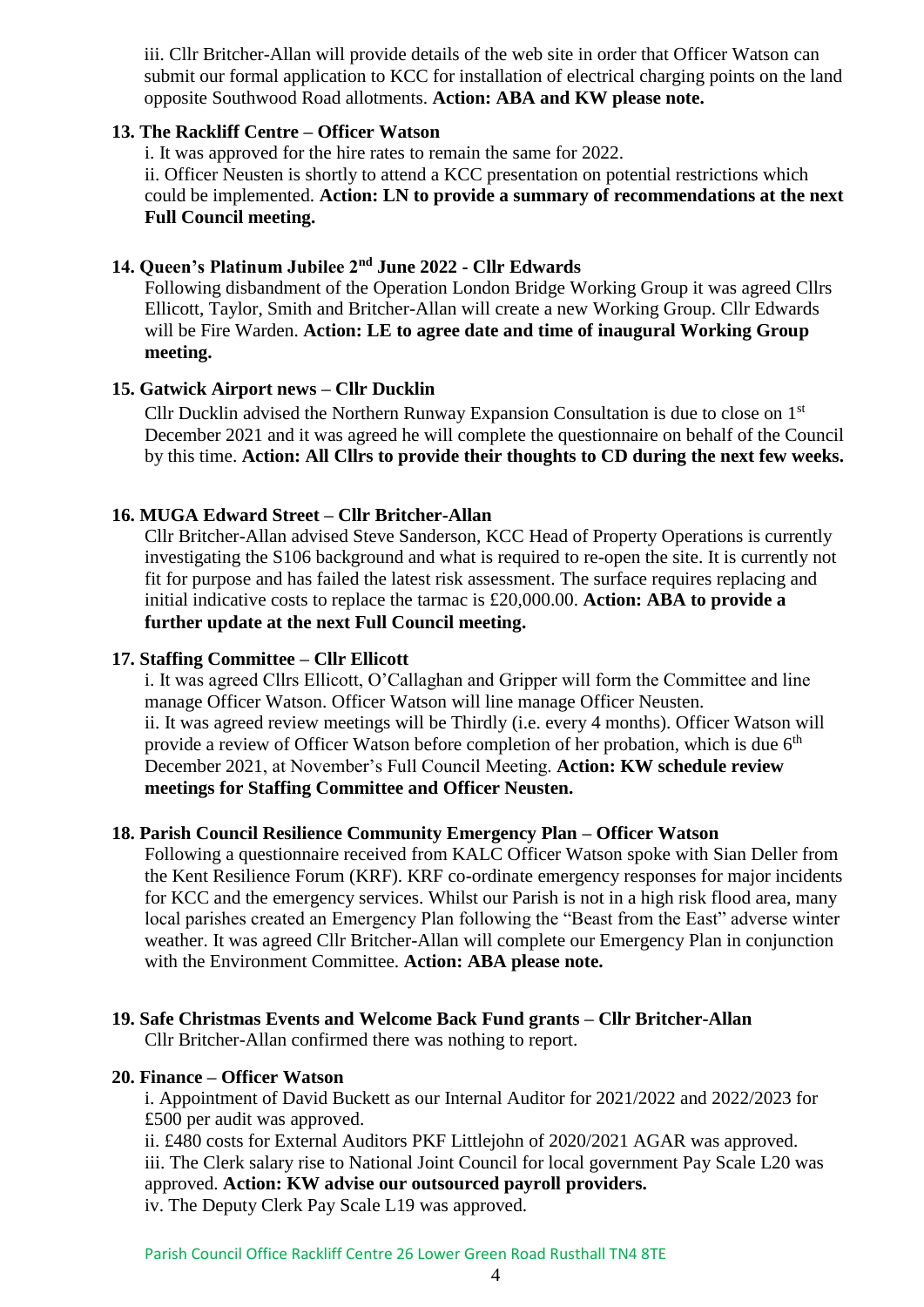v. Clerk training costs for ILCA to CILCA of £120 was approved. **Action: KW register for course.**

vi. Deputy Clerk training costs for ILCA of £120 was approved on the proviso Officer Neusten passes her probation. **Action: KW monitor and register course, when applicable.** vii. SSE were approved as our gas supplier for the next 2 years. **Action: KW complete contract.**

viii. 2021 Tree Inspection Survey cost for Living Forest for £880 was approved. **Action: KW instruct Living Forest to complete survey as soon as possible.**

# **21. Officer Report**

i. Officer Watson confirmed the 2 Amber findings from the Internal Audit 2021/2022 report have been resolved.

ii. Officer Watson confirmed 2020/2021 AGAR was approved with no findings.

iii. Officer Watson confirmed his predecessor, Officer Su Denne retired on 31<sup>st</sup> July 2021. iv. It was agreed the spare defibrillator, currently sitting in The Rackliff Centre, should be installed outside The Toad Rock Retreat with Cllr O'Callaghan and Officer Watson completing the monthly checks. **Action: KW arrange installation.**

v. To comply with GDPR and protect Cllrs when exchanging emails with the public, all autosignatures require the disclaimer clauses evidenced on Officer Watson communications.

**Action: Cllrs please complete for all devices used for external communications e.g. home PC, Cllr tablets, mobile phones, etc.**

vi. Officer Watson advised our Standing Orders and all Policies must be reviewed by 14<sup>th</sup> March 2022. **Action: Officer Neusten please note.**

vii. It was agreed appointment of an Admin Assistant will be reviewed at year-end. **Action: KW please include for December Full Council.**

viii. It was agreed Officer Watson can investigate costs for replacing The Rackliff Centre CCTV. **Action: KW please progress.**

## **22. Accounts for Payment - to authorise the payment of invoices listed below**

Receipts and payments from the Unity Trust Bank account  $26<sup>th</sup>$  July –  $10<sup>th</sup>$  September 2021 were reviewed and approved. Cllr Funnell queried the £330.00 receipt on  $20<sup>th</sup>$  August 2021 and Officer Watson confirmed this was from The Claque Theatre Group for their hall hire. Officer Watson drew attention to the £60,000.00 payment on  $26<sup>th</sup>$  August 2021 which was our initial savings deposit with The Hampshire Trust Bank.

# **23. Items for Information**

Cllr Ellicott advised the death Richard Denne, late husband of retired Clerk, Mrs S Denne on 8<sup>th</sup> September 2021. The Council expressed its sincere condolences for her loss and Cllr Ellicott will arrange an appropriate sympathy card and flowers. **Action: LE please note.** Cllr Funnell confirmed the Rusthall Family History Group re-commences on 16th September 2021 and then will be the  $3<sup>rd</sup>$  Thursday of every month going forward. Cllr Ellicott advised the Rusthall History Group will cease on 24th September 2021 as all of the committee members no longer wish to stand and suitable replacements have not been found. Site for archive material, currently held by Mr D Penfold, is currently being investigated.

**Date of Next Meeting** – Monday 11<sup>th</sup> October 2021 at 730pm

The meeting closed at 955pm

……………………………………………….. Chairman Dated …………………………………….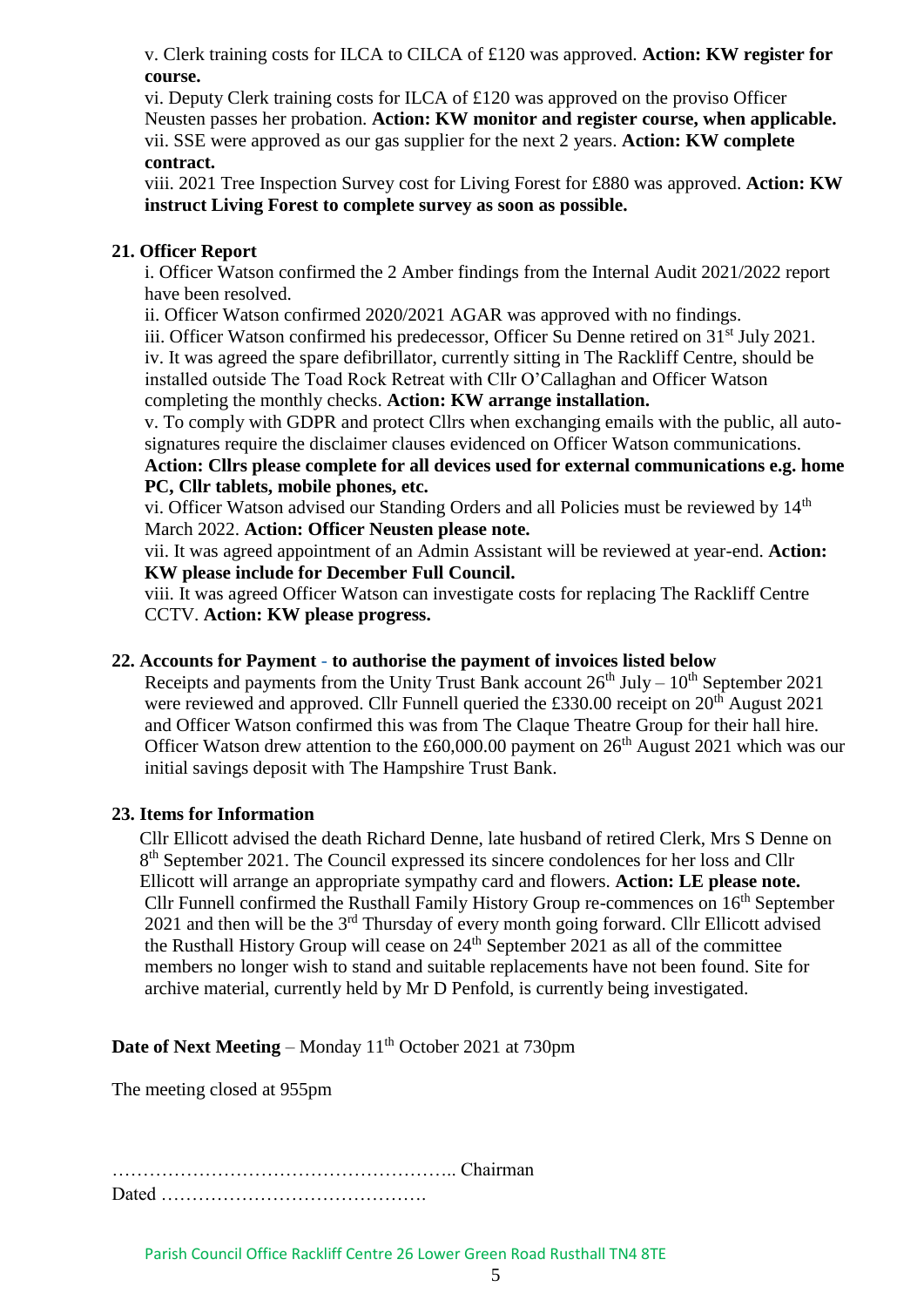# **ACCOUNT PAYMENTS**

| Date        | Payee/Payer                      | Reference                | Debit/Credit | <b>Balance</b> |
|-------------|----------------------------------|--------------------------|--------------|----------------|
| 10-Sep-21   | Philip John Brooker              | <b>SR31A</b>             | 30           | 61,491.72      |
| 09-Sep-21   | Bridger John                     | SR39A                    | 23           | 61,461.72      |
| 09-Sep-21   | Pearson Helen                    | SR40A                    | 28.75        | 61,438.72      |
| 09-Sep-21   | Direct Debit (NEST)              | IT000002046864           | -64.04       | 61,409.97      |
| 08-Sep-21   | BANKS L                          | <b>WG40</b>              | 28.75        | 61,474.01      |
| 08-Sep-21   | A Kay                            | KAYWG36A                 | 28.75        | 61,445.26      |
| 08-Sep-21   | <b>FERNLEY C</b>                 | Claire Fernley 39a       | 28.75        | 61,416.51      |
| 08-Sep-21   | B/P to: KALC                     | 1842961653               | -42          | 61,387.76      |
| 08-Sep-21   | B/P to: KALC                     | 1843045445               | -60          | 61,429.76      |
| 07-Sep-21   | R Clarke                         | 13B                      | 28.75        | 61,489.76      |
| 07-Sep-21   | <b>HOWE F</b>                    | SR25A F HOWE             | 28.75        | 61,461.01      |
| 07-Sep-21   | <b>GLYNN TJ</b>                  | GLYNN/22B                | 11.5         | 61,432.26      |
| 07-Sep-21   | <b>MCBRIEN J R</b>               | SR Ext plot 8            | 28.75        | 61,420.76      |
| 06-Sep-21   | <b>DAVID CLOVER</b>              | Allotment 22 WG          | 44.38        | 61,392.01      |
| 02-Sep-21   | B/P to: GTW Services             | <b>GTW-276-RPC</b>       | -72          | 61,347.63      |
| $01-Sep-21$ | S/O to: Microshade Bus Con       | RUS01                    | -212.98      | 61,419.63      |
| $01-Sep-21$ | Direct Debit (EE LIMITED)        | Q17108330251922966       | $-48.22$     | 61,632.61      |
| 31-Aug-21   | S/O to: Capel Groundcare         | <b>RPC</b>               | $-411.56$    | 61,680.83      |
| 31-Aug-21   | Direct Debit (SOUTHERN ELECTRIC) | 294242041                | $-75.06$     | 62,092.39      |
| 27-Aug-21   | WATSON K&C STAFF T               | K WATSON                 | 1,150.02     | 62,167.45      |
| 26-Aug-21   | B/P to: LexisNexis               | 10952931Q                | -126.99      | 61,017.43      |
| 26-Aug-21   | B/P to: Hampshire Tst Bank       | 10859447                 | $-60,000.00$ | 61,144.42      |
| 26-Aug-21   | B/P to: Viking Office Supp       | 7439482                  | $-92.28$     | 121,144.42     |
| 26-Aug-21   | S/O to: KJ & CR Watson           | <b>SALARY RPC</b>        | $-1,150.02$  | 121,236.70     |
| 25-Aug-21   | Adjustment - Cheque              |                          | 7            | 122,386.72     |
| 25-Aug-21   | Cheque                           |                          | -7           | 122,379.72     |
| 25-Aug-21   | B/P to: K. Watson                | <b>RPC AUGUST SALARY</b> | $-1,150.02$  | 122,386.72     |
| 25-Aug-21   | B/P to: HMRC CUMBERNAULD         | 120PL004282882205        | -344.42      | 123,536.74     |
| 23-Aug-21   | B/P to: Viking 2                 | 5065610 7418629          | $-38.81$     | 123,881.16     |
| 23-Aug-21   | B/P to: D Smith                  | PHOTO FRAMING            | -9           | 123,919.97     |
| 23-Aug-21   | B/P to: Langton Life Ltd         | R00687                   | $-300$       | 123,928.97     |
| 23-Aug-21   | B/P to: PKF Littlejohn LLP       | KE0229 SB20210374        | -480         | 124,228.97     |
| 23-Aug-21   | B/P to: Mr G Brown               | <b>GTW-267-RPC</b>       | -85.77       | 124,708.97     |
| 23-Aug-21   | B/P to: Langton Life Ltd         | R0700                    | -500         | 124,794.74     |
| 23-Aug-21   | Direct Debit (BT GROUP PLC)      | GP00108680-000065        | -65.94       | 125,294.74     |
| 20-Aug-21   | <b>Transaction: Credit</b>       |                          | 330          | 125,360.68     |
| 18-Aug-21   | B/P to: Microshade Busines       | 14902                    | -211.78      | 125,030.68     |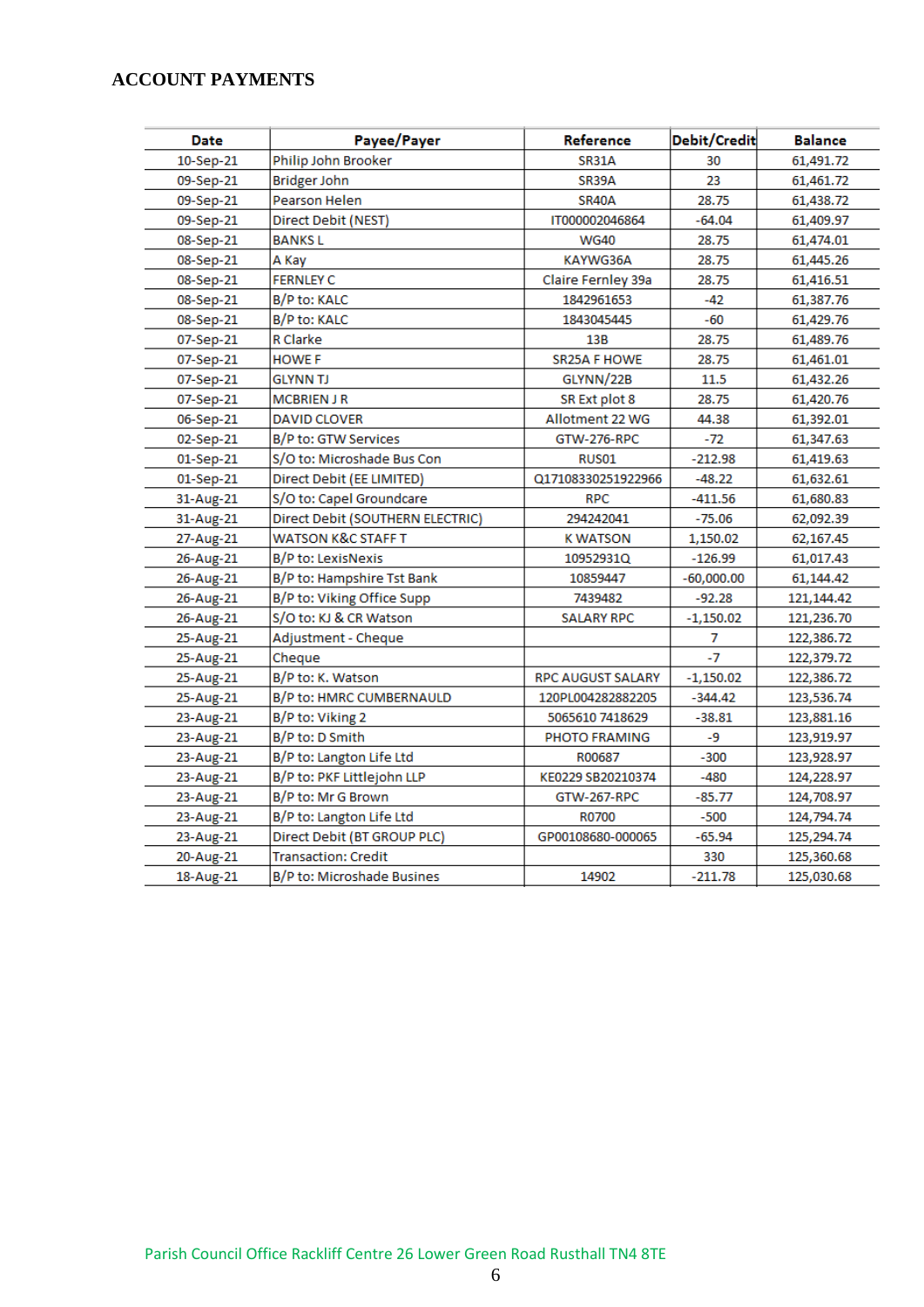| 16-Aug-21 | <b>EMC Academy</b>              | EMC Inv 002               | 250.5        | 125,242.46 |
|-----------|---------------------------------|---------------------------|--------------|------------|
| 16-Aug-21 | Service Charge                  |                           | $-14.28$     | 124,991.96 |
| 16-Aug-21 | Direct Debit (LLOYDS BANK PLC)  | 5.56314E+15               | $-35.9$      | 125,006.24 |
| 12-Aug-21 | <b>SAMWORTH T</b>               | <b>THERESA YOGA</b>       | 75           | 125,042.14 |
| 12-Aug-21 | B/P to: D Smith                 | <b>BARRY E RC PICTURE</b> | $-40$        | 124,967.14 |
| 09-Aug-21 | Direct Debit (NEST)             | IT000002046864            | -99.66       | 125,007.14 |
| 05-Aug-21 | Adjustment - Cheque             |                           | 60,000.00    | 125,106.80 |
| 05-Aug-21 | Cheque                          |                           | $-60,000.00$ | 65,106.80  |
| 05-Aug-21 | B/P to: Capel Groundcare        | SI212290                  | $-72$        | 125,106.80 |
| 05-Aug-21 | B/P to: The Living Forest       | 105998                    | $-3,217.20$  | 125,178.80 |
| 05-Aug-21 | B/P to: S J Denne               | <b>RC CLEANING MARIE</b>  | $-40$        | 128,396.00 |
| 05-Aug-21 | B/P to: Leander Architect       | 840 BOB DOE               | $-582$       | 128,436.00 |
| 04-Aug-21 | <b>SPELDHURST PARISH</b>        | <b>SPC ALISON EARDLEY</b> | 158          | 129,018.00 |
| 03-Aug-21 | B/P to: David J Buckett         | 1269                      | -386         | 128,860.00 |
| 03-Aug-21 | B/P to: Signal UK Ltd           | 10867                     | $-1,526.40$  | 129,246.00 |
| 02-Aug-21 | S/O to: Microshade Bus Con      | RUS01                     | $-212.98$    | 130,772.40 |
| 02-Aug-21 | Direct Debit (EE LIMITED)       | Q17108330243437308        | $-47.64$     | 130,985.38 |
| 30-Jul-21 | Direct Debit (CASTLE WATER LTD) | SE0030495836              | $-22.07$     | 131,033.02 |
| 28-Jul-21 | B/P to: S J Denne               | SALARY JULY 2021          | $-585.82$    | 131,055.09 |
| 28-Jul-21 | S/O to: Capel Groundcare        | <b>RPC</b>                | $-407.9$     | 131,640.91 |
| 26-Jul-21 | S/O to: KJ & CR Watson          | <b>SALARY RPC</b>         | $-1,150.02$  | 132,048.81 |